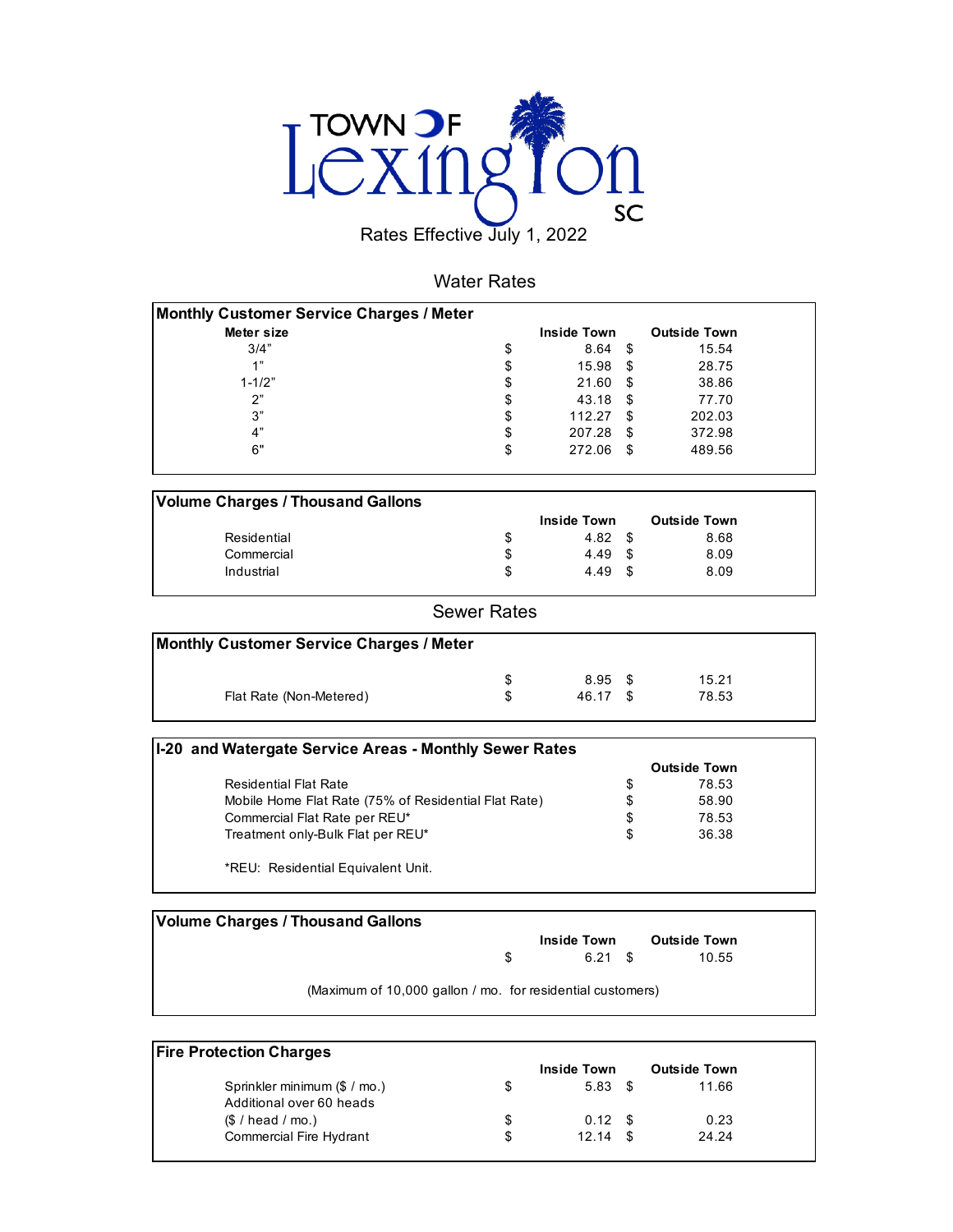### Water and Sewer Connection Fees

| <b>Tap Fees - Residential Only</b> |                                                                                                                                                                                                              |    |          |  |
|------------------------------------|--------------------------------------------------------------------------------------------------------------------------------------------------------------------------------------------------------------|----|----------|--|
|                                    | Water Tap Fee - same side of road                                                                                                                                                                            | S  | 570.00   |  |
|                                    | Water Tap Fee - opposite side of road                                                                                                                                                                        | S. | 1.185.00 |  |
|                                    | Sewer Tap Fee - up to 5 ft                                                                                                                                                                                   | S  | 600.00   |  |
|                                    | Sewer Tap Fee - deeper than 5 ft                                                                                                                                                                             | S. | 1.085.00 |  |
|                                    | - Sewer Tap Fees are for gravity lines that are adjacent to the property to receive service.<br>- Utilities Director may adjust fee when tap costs are substantially greater than for typical installations. |    |          |  |

| \$<br>\$<br>\$ | 445.00<br>575.00<br>850.00 |
|----------------|----------------------------|
|                |                            |
|                |                            |
|                |                            |
| \$             | 865.00                     |
| \$             | 1,500.00                   |
| \$             | 1,970.00                   |
| \$             | 3,775.00                   |
|                | request a quote            |
|                |                            |

| Water Service for Residential Irrigation - Established Domestic Water Service |  |                          |      |                        |                            |  |  |  |
|-------------------------------------------------------------------------------|--|--------------------------|------|------------------------|----------------------------|--|--|--|
|                                                                               |  | Existing<br>$(T$ tie-in) |      | New Tap<br>(same side) | New Tap<br>(opposite side) |  |  |  |
| 3/4" Service                                                                  |  | 763.00                   | - \$ | 1.015.00               | \$1.630.00                 |  |  |  |

| <b>Capital Contribution Fees (per ERU)</b> |                                |                    |                     |
|--------------------------------------------|--------------------------------|--------------------|---------------------|
|                                            |                                | <b>Inside Town</b> | <b>Outside Town</b> |
|                                            | Water Capital Contribution Fee | \$ 1.250.00 \$     | 2,225.00            |
|                                            | Sewer Capital Contribution Fee | \$ 2.700.00 \$     | 5.265.00            |

## Ancillary Charges Related to Water and Sewer

| New Account Charge                | \$<br>27.00  |
|-----------------------------------|--------------|
| Plan Review and Inspection Fee    |              |
| (1% of utility construction cost) |              |
| Minimum \$                        | 155.00       |
| Maximum \$                        | 6,800.00     |
| Sewer Inspection Fee              | \$<br>100.00 |
| Sewer Re-inspection Fee           | \$<br>75.00  |
|                                   |              |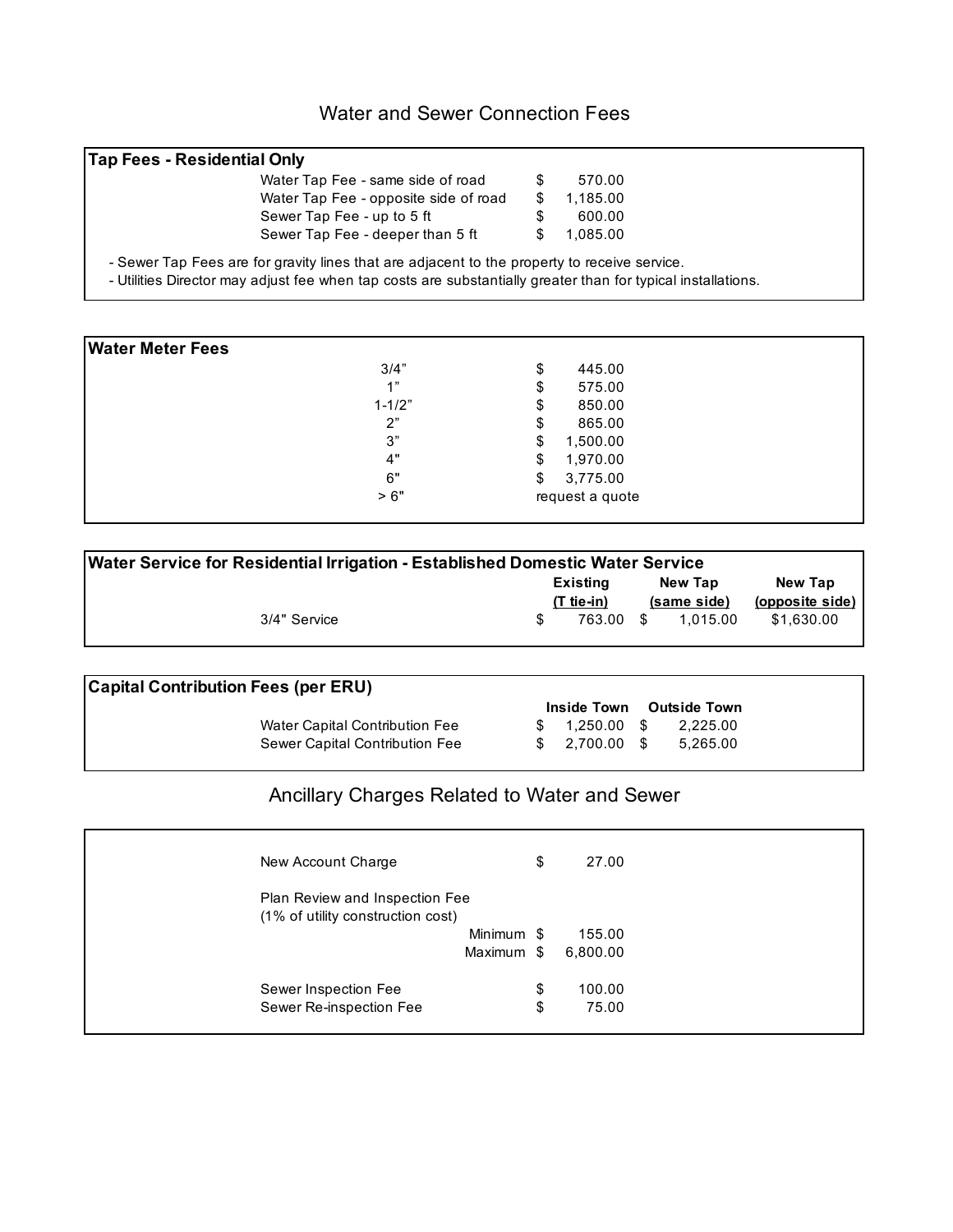# Rates Effective July 1, 2019

| <b>Monthly Customer Service Charges / Meter</b>      |                    |                    |                     |
|------------------------------------------------------|--------------------|--------------------|---------------------|
| <b>Meter size</b>                                    |                    | <b>Inside Town</b> | <b>Outside Town</b> |
| 3/4"                                                 | \$                 | 7.76               | \$<br>13.96         |
| 1"                                                   | \$                 | 14.36              | \$<br>25.83         |
| $1 - 1/2"$                                           | \$                 | 19.40              | \$<br>34.91         |
| 2"                                                   | \$                 | 38.80              | \$<br>69.81         |
| 3"                                                   | \$                 | 100.87             | \$<br>181.52        |
| 4"                                                   | \$                 | 186.23             | \$<br>335.11        |
| 6"                                                   | \$                 | 244.44             | \$<br>439.85        |
| <b>Volume Charges / Thousand Gallons</b>             |                    |                    |                     |
|                                                      |                    | <b>Inside Town</b> | <b>Outside Town</b> |
| Residential                                          | \$                 | 4.33               | \$<br>7.80          |
| Commercial                                           | \$                 | 4.04               | \$<br>7.27          |
| Industrial                                           | \$                 | 4.04               | \$<br>7.27          |
|                                                      | <b>Sewer Rates</b> |                    |                     |
| <b>Monthly Customer Service Charges / Meter</b>      |                    |                    |                     |
|                                                      |                    | <b>Inside Town</b> | <b>Outside Town</b> |
|                                                      | \$                 | 8.04               | \$<br>13.67         |
| Flat Rate (Non-Metered)                              | \$                 | 41.48              | \$<br>70.56         |
| <b>Monthly I-20 Service Area Sewer Rates</b>         |                    |                    |                     |
|                                                      |                    |                    | <b>Outside Town</b> |
| <b>Residential Flat Rate</b>                         |                    |                    | \$<br>70.56         |
| Mobile Home Flat Rate (75% of Residential Flat Rate) |                    |                    | \$<br>52.92         |
| Commercial Flat Rate per REU*                        |                    |                    | \$<br>70.56         |
| Treatment only-Bulk Flat per REU*                    |                    |                    | \$<br>32.68         |
| *REU: Residential Equivalent Unit.                   |                    |                    |                     |
|                                                      |                    |                    |                     |

### Water Rates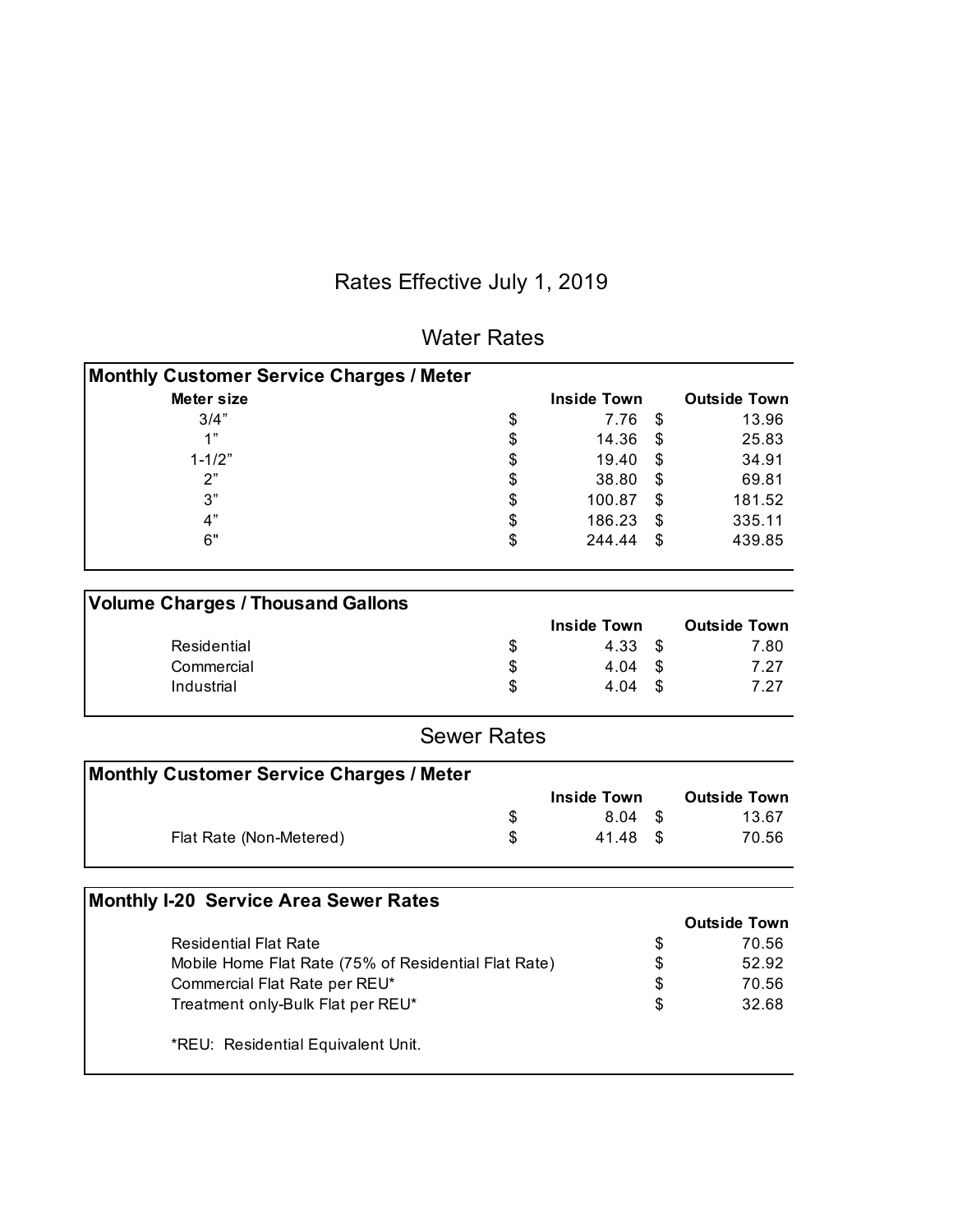| <b>Volume Charges / Thousand Gallons</b>                   |     |                    |                     |      |
|------------------------------------------------------------|-----|--------------------|---------------------|------|
|                                                            |     | <b>Inside Town</b> | <b>Outside Town</b> |      |
|                                                            | SS. | 5.58 \$            |                     | 9.48 |
| (Maximum of 10,000 gallon / mo. for residential customers) |     |                    |                     |      |

| <b>Fire Protection Charges</b> |   |                    |                     |
|--------------------------------|---|--------------------|---------------------|
|                                |   | <b>Inside Town</b> | <b>Outside Town</b> |
| Sprinkler minimum (\$ / mo.)   |   | $5.24$ \$          | 10.47               |
| Additional over 60 heads       |   |                    |                     |
| (\$ / head / mo.)              | S | 0.07 <sup>5</sup>  | 0.16                |
| <b>Commercial Fire Hydrant</b> | S | 10.91              | 21.78               |
|                                |   |                    |                     |

|                                                   | FY <sub>9</sub> |      | <b>FY10</b>            |
|---------------------------------------------------|-----------------|------|------------------------|
| <b>RATE INCREASE %</b><br><b>Additional Heads</b> |                 | 0    | 3.00%                  |
| In Town                                           |                 | 0.07 | \$0.07                 |
|                                                   |                 |      | \$0.00210<br>\$0.07210 |
| Out of Town                                       |                 | 0.15 | \$0.15                 |
|                                                   |                 |      | 0.0045                 |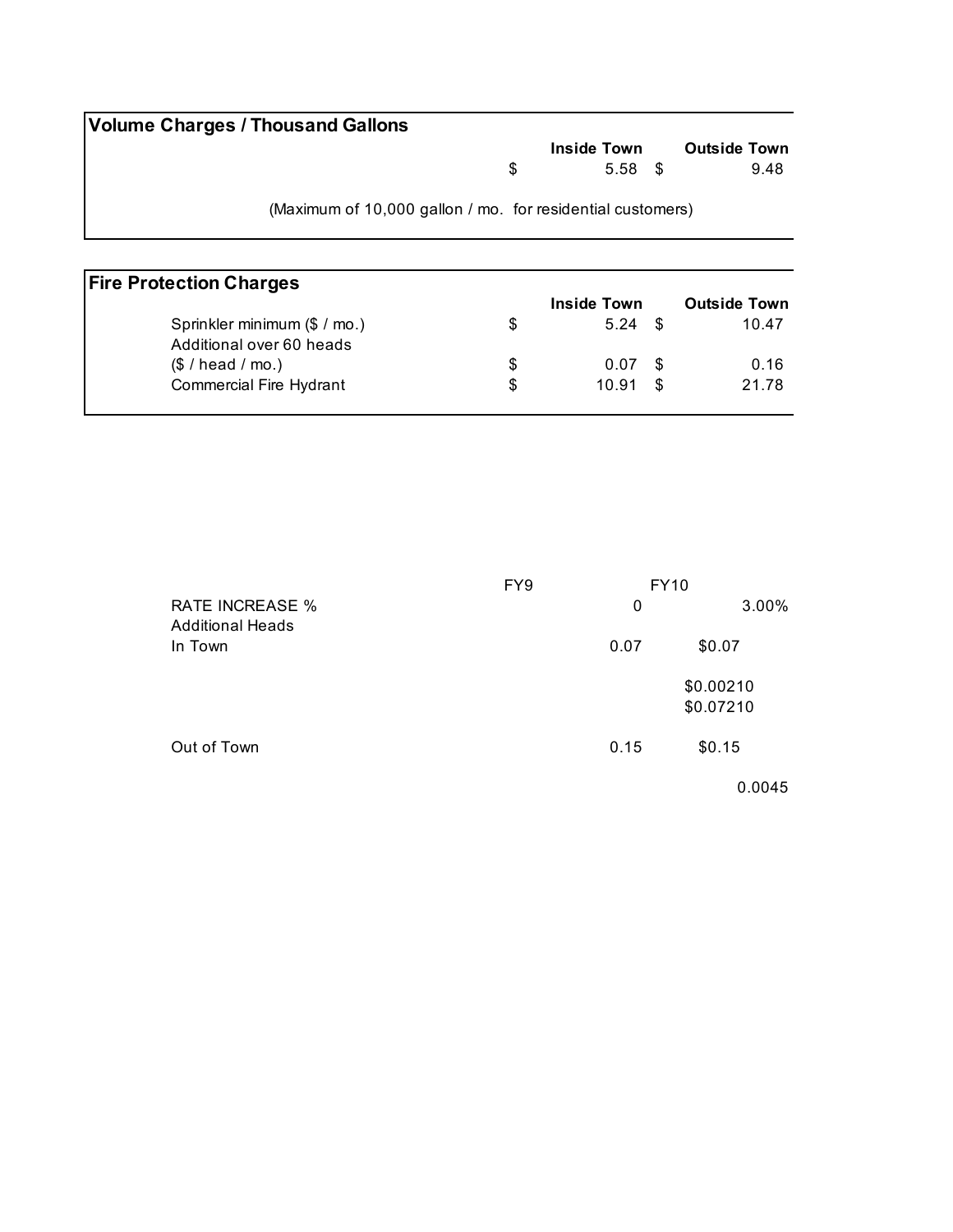|     | Old    |    | 3% Increase |     | Old      |      | 3% Increase |    | Old    |
|-----|--------|----|-------------|-----|----------|------|-------------|----|--------|
| \$  | 6.29   | \$ | 0.19        | S   | 10.36    | S    | 0.31        | \$ | 6.67   |
| S   | 11.58  | \$ | 0.35        | S   | 19.02    | -S   | 0.57        | S  | 12.29  |
| S   | 15.73  | S  | 0.47        | S   | 25.91    | \$.  | 0.78        | S  | 16.69  |
| \$  | 31.46  | S  | 0.94        | S   | 51.81    | \$   | 1.55        | \$ | 33.38  |
| \$  | 81.78  | S  | 2.45        |     | \$134.69 | \$.  | 4.04        | S  | 86.76  |
| \$. | 151.00 | \$ | 4.53        |     | \$248.67 | - \$ | 7.46        | S  | 160.20 |
| \$. | 197.85 | S  | 5.94        | SS. | 326.04   | - \$ | 9.78        | S. | 209.90 |

|            |  |                 | Old 3% Increase       |      |      |  | Old — | 3% Increase | Old. |
|------------|--|-----------------|-----------------------|------|------|--|-------|-------------|------|
|            |  | $$3.50$ \$ 0.11 | $\texttt{\$}$ 6.55 \$ | 0.20 | 3.72 |  |       |             |      |
| $$3.27$ \$ |  | 0.10            | $$6.14$ \$            | 0.18 | 3.47 |  |       |             |      |
|            |  | 0.10            | $$6.14$ \$            | 0.18 | 3.47 |  |       |             |      |

|  | Old 3% Increase | <b>Old</b> | 3% Increase | Old. |  |  |
|--|-----------------|------------|-------------|------|--|--|
|  | \$ 5.97 \$ 0.18 | \$7.94 \$  | 0.24        | 6.33 |  |  |
|  |                 | \$47.65\$  | 1.43        |      |  |  |

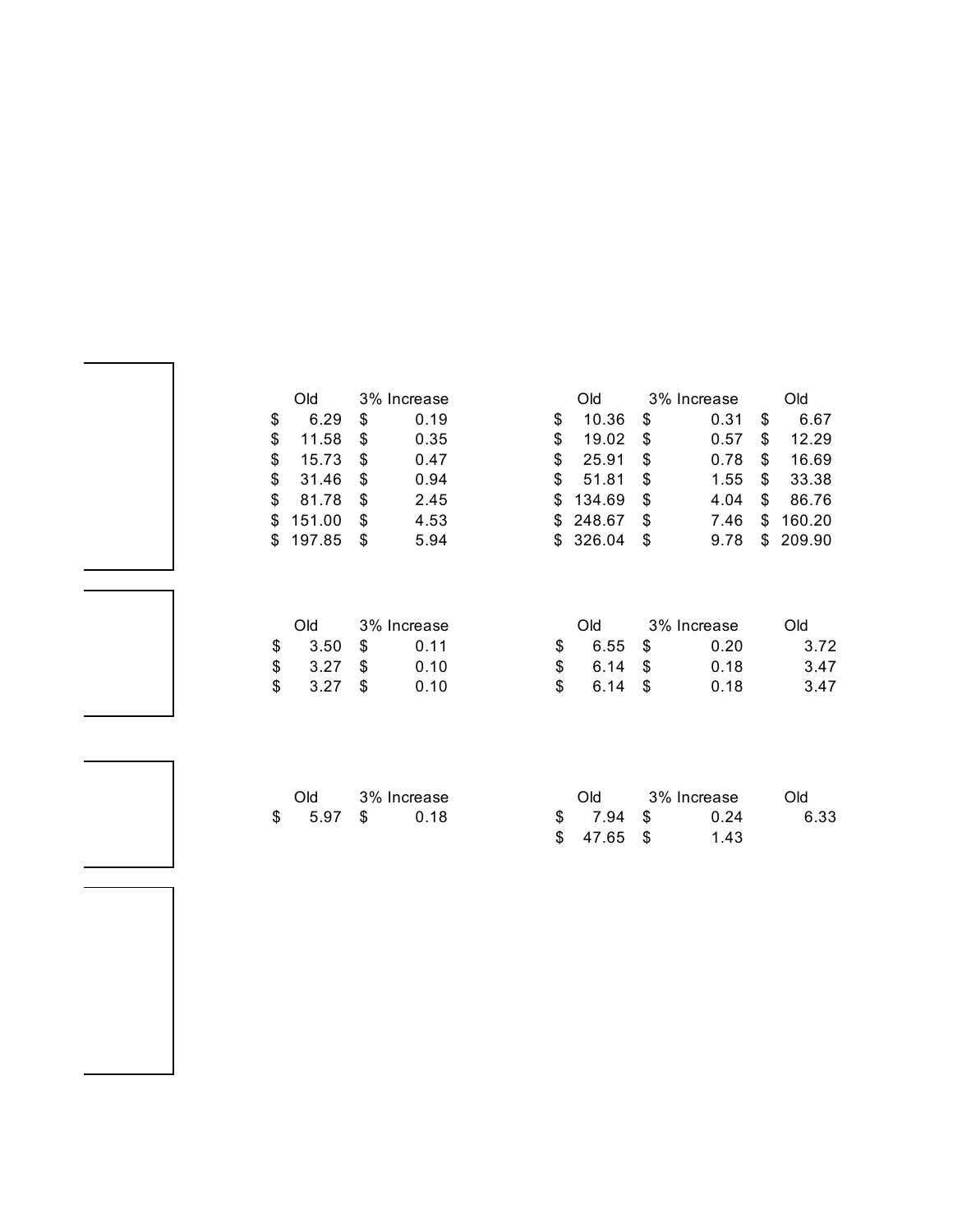| \$                   | Old<br>4.14         | 3% Increase<br>0.12<br>\$               | \$       | Old<br>7.30         | \$       | 3% Increase<br>0.22             | Old<br>4.39         |
|----------------------|---------------------|-----------------------------------------|----------|---------------------|----------|---------------------------------|---------------------|
| $\mathfrak{S}$<br>\$ | Old<br>4.10<br>0.07 | 3% Increase<br>\$<br>0.12<br>\$0.002100 | \$<br>\$ | Old<br>8.17<br>0.15 | \$<br>\$ | 3% Increase<br>0.25<br>0.004500 | Old<br>4.35<br>0.07 |
| $\$\$                | 8.52                | \$<br>0.26                              | \$       | 17.02               | \$       | 0.51                            | 9.04                |

| <b>FY11</b> | <b>FY12</b> | FY13       | <b>FY14</b> | <b>FY15</b> | <b>FY16</b> | <b>FY17</b> | <b>FY18</b> |
|-------------|-------------|------------|-------------|-------------|-------------|-------------|-------------|
| 3.00%       | 3.00%       | $3.00\%$   | 3.00%       | $0.00\%$    | 2.50%       | 2.50%       | 2.50%       |
| \$0.07      | \$0.08      | \$0.08     | \$0.08      | \$0.08      | \$0.09      | \$0.09      | \$0.09      |
| \$0.00216   | \$0.00223   | \$0.00229  | \$0.00236   | \$0.00243   | \$0.00251   | \$0.00258   | \$0.00266   |
| \$0.07426   | \$0.07649   | \$0.07879  | \$0.08115   | \$0.08358   | \$0.08609   | \$0.08867   | \$0.09133   |
| \$0.16      | \$0.16      | \$0.17     | \$0.17      | \$0.18      | \$0.18      | \$0.19      | \$0.20      |
| \$0.00464   | \$0.00477   | \$0.00492  | \$0.00506   | \$0.00522   | \$0.00537   | \$0.00553   | \$0.00570   |
| \$0.159135  | \$0.163909  | \$0.168826 | \$0.173891  | \$0.179108  | \$0.184481  | \$0.190016  | \$0.195716  |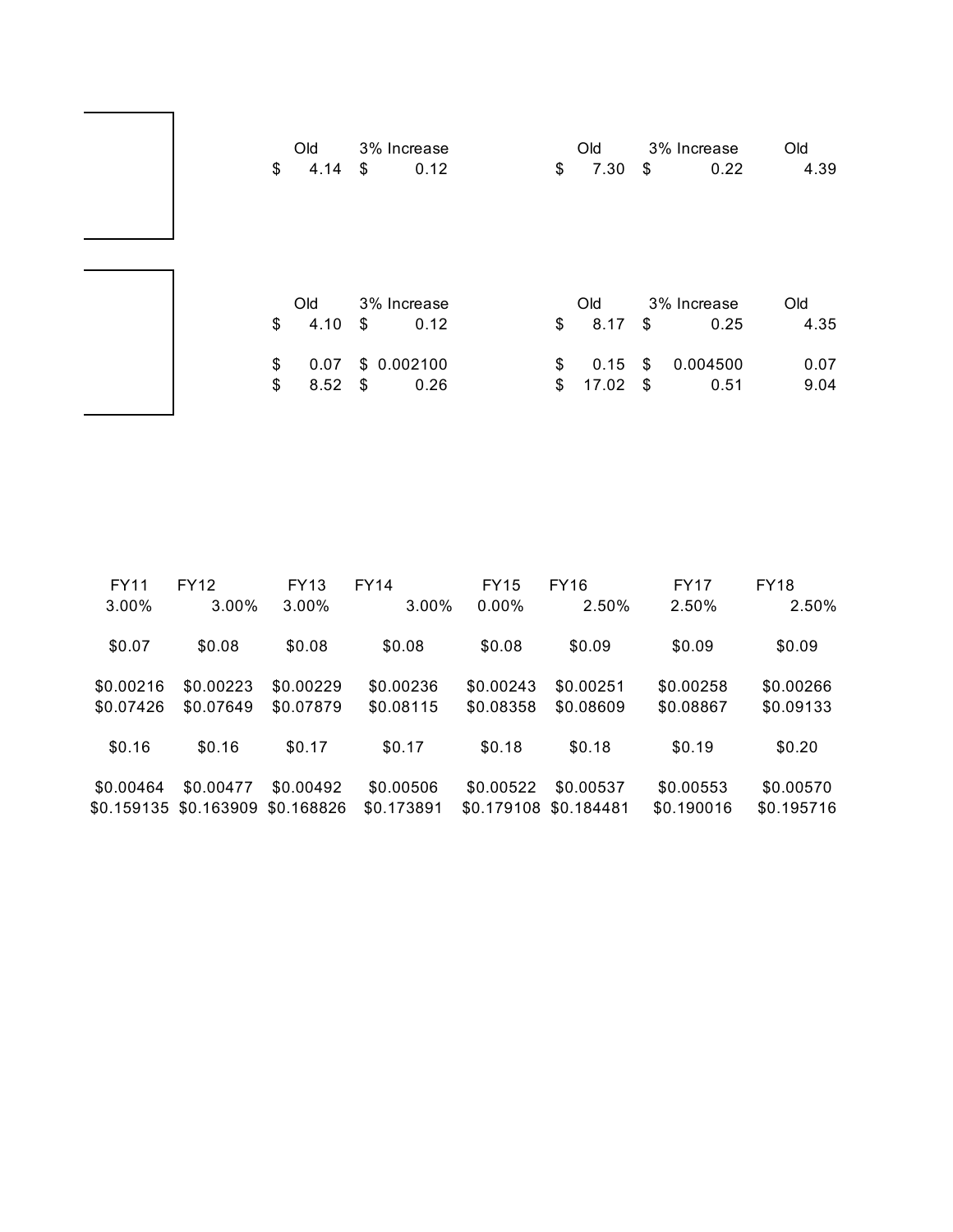|     | 3% Increase       |     |                             |              | Old                 |      | 3% Increase |                          | OLD.                        |      | 3% increase       |      | FY 13  |
|-----|-------------------|-----|-----------------------------|--------------|---------------------|------|-------------|--------------------------|-----------------------------|------|-------------------|------|--------|
| \$  | 0.20              | -S  | 6.87                        | $\mathbb{S}$ | 10.99               | - \$ | 0.33        | \$ 11.32 \$              | 6.87                        | - \$ | 0.21              | - \$ | 7.08   |
| \$  | 0.37              | -SS |                             |              | $12.66$ \$ 20.18 \$ |      | 0.61        |                          | $$20.79$ \$12.66 \$         |      | 0.38 <sup>5</sup> |      | 13.04  |
| \$  | 0.50 <sup>5</sup> |     |                             |              | 17.19 \$ 27.49 \$   |      |             | $0.82$ \$ 28.31 \$ 17.19 |                             | - \$ | $0.52$ \$         |      | 17.71  |
| \$  | 1.00 S            |     |                             |              | 34.38 \$ 54.96 \$   |      |             |                          | $1.65$ \$ 56.61 \$ 34.38 \$ |      | 1.03 <sup>5</sup> |      | 35.41  |
| \$  |                   |     | 2.60 \$ 89.36 \$ 142.89     |              |                     |      |             | 4.29 \$147.18 \$89.36    |                             | - \$ | 2.68 <sup>5</sup> |      | 92.04  |
| \$  | 4.81              |     | \$165.01                    |              | $$263.81$ \$        |      | 7.91        | \$271.72 \$165.01        |                             | - \$ | $4.95$ \$         |      | 169.96 |
| \$. |                   |     | 6.30 \$ 216.20 \$ 345.89 \$ |              |                     |      |             | 10.38 \$356.27 \$216.20  |                             | - \$ | 6.49              | \$.  | 222.69 |

| 3% Increase                                                                                                                                                                                                                                                                                                                                                                                                                                                                           |  | Old.    | 3% Increase |  |  |                                                                                                                                                                                                                                                                                                                                                                                           |       |
|---------------------------------------------------------------------------------------------------------------------------------------------------------------------------------------------------------------------------------------------------------------------------------------------------------------------------------------------------------------------------------------------------------------------------------------------------------------------------------------|--|---------|-------------|--|--|-------------------------------------------------------------------------------------------------------------------------------------------------------------------------------------------------------------------------------------------------------------------------------------------------------------------------------------------------------------------------------------------|-------|
| $\text{\$} \qquad \text{\$} \qquad \text{\$} \qquad \text{\$} \qquad \text{\$} \qquad \text{\$} \qquad \text{\$} \qquad \text{\$} \qquad \text{\$} \qquad \text{\$} \qquad \text{\$} \qquad \text{\$} \qquad \text{\$} \qquad \text{\$} \qquad \text{\$} \qquad \text{\$} \qquad \text{\$} \qquad \text{\$} \qquad \text{\$} \qquad \text{\$} \qquad \text{\$} \qquad \text{\$} \qquad \text{\$} \qquad \text{\$} \qquad \text{\$} \qquad \text{\$} \qquad \text{\$} \qquad \text{\$$ |  |         |             |  |  | 6.95 \$ 0.21 \$ 7.16 \$ 3.83 \$ 0.11 \$                                                                                                                                                                                                                                                                                                                                                   | 3.94  |
| $$0.10 \text{ } $3.57$                                                                                                                                                                                                                                                                                                                                                                                                                                                                |  | 6.51 \$ |             |  |  | 0.20 \$ 6.71 \$ 3.57 \$ 0.11 \$                                                                                                                                                                                                                                                                                                                                                           | -3.68 |
| $$0.10 \text{ } $3.57$                                                                                                                                                                                                                                                                                                                                                                                                                                                                |  | 6.51 \$ |             |  |  | $0.20 \quad $6.71 \quad $3.57 \quad $0.11 \quad $3.57 \quad $0.11 \quad $3.57 \quad $0.11 \quad $3.57 \quad $0.11 \quad $3.57 \quad $0.11 \quad $3.57 \quad $0.11 \quad $3.57 \quad $0.11 \quad $3.57 \quad $0.11 \quad $3.57 \quad $0.11 \quad $3.57 \quad $0.11 \quad $3.57 \quad $0.11 \quad $3.57 \quad $0.11 \quad $3.57 \quad $0.11 \quad $3.57 \quad $0.11 \quad $3.57 \quad $0.1$ | -3.68 |

| 3% Increase |  |                                                                                                                                                                                                                                                                                                                                                                                                                                                                                       | Old 3% Increase |  |  |                                                         |      |
|-------------|--|---------------------------------------------------------------------------------------------------------------------------------------------------------------------------------------------------------------------------------------------------------------------------------------------------------------------------------------------------------------------------------------------------------------------------------------------------------------------------------------|-----------------|--|--|---------------------------------------------------------|------|
|             |  |                                                                                                                                                                                                                                                                                                                                                                                                                                                                                       |                 |  |  | $$0.19$ \$ 6.52 8.43 \$ 0.25 \$ 8.68 \$ 6.52 \$ 0.20 \$ | 6.72 |
|             |  | $\text{\$} \qquad \text{\$} \qquad \text{\$} \qquad \text{\$} \qquad \text{\$} \qquad \text{\$} \qquad \text{\$} \qquad \text{\$} \qquad \text{\$} \qquad \text{\$} \qquad \text{\$} \qquad \text{\$} \qquad \text{\$} \qquad \text{\$} \qquad \text{\$} \qquad \text{\$} \qquad \text{\$} \qquad \text{\$} \qquad \text{\$} \qquad \text{\$} \qquad \text{\$} \qquad \text{\$} \qquad \text{\$} \qquad \text{\$} \qquad \text{\$} \qquad \text{\$} \qquad \text{\$} \qquad \text{\$$ |                 |  |  |                                                         |      |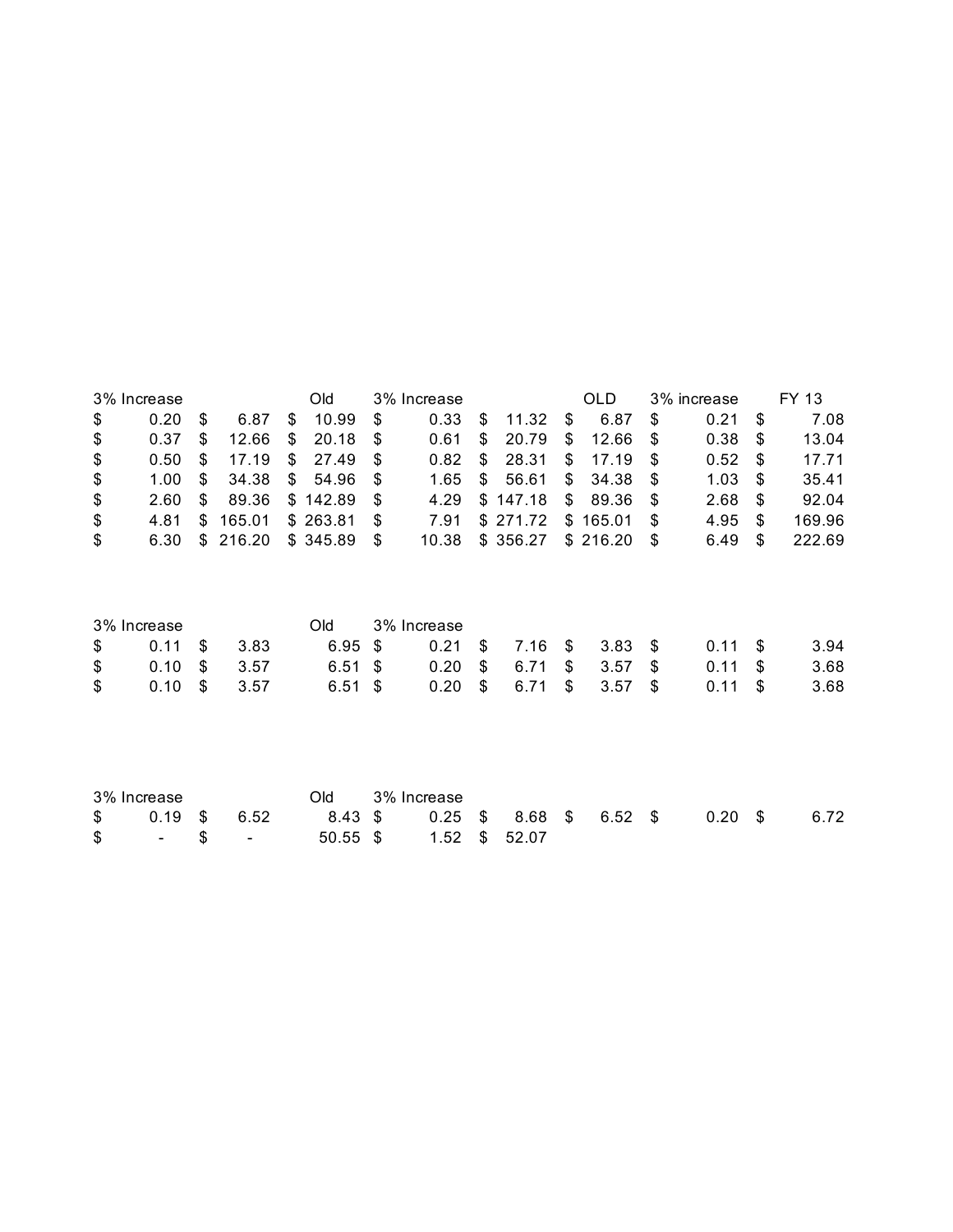| 3% Increase          |               |      | Old        | 3% Increase |                  |                 |                 |      |      |
|----------------------|---------------|------|------------|-------------|------------------|-----------------|-----------------|------|------|
| \$<br>$0.13$ \$      |               | 4.52 | $7.75$ \$  | $0.23$ \$   | $7.98$ \$        | $4.52$ \$       | $0.14-5$        |      | 4.66 |
|                      |               |      |            |             |                  |                 |                 |      |      |
| 3% Increase          |               |      | Old        | 3% Increase |                  |                 |                 |      |      |
| \$<br>$0.13 \quad $$ |               | 4.48 | $8.67$ \$  | $0.26$ \$   | $8.93$ \$        | 4.48 \$         | $0.13 \quad$ \$ |      | 4.61 |
| \$0.002100           | $\mathcal{S}$ | 0.07 | $0.16$ \$  | 0.00480     | $$0.16$ \$       | 0.07            | $$0.002163$ \$  |      | 0.07 |
| \$<br>0.27           | \$            | 9.31 | $18.06$ \$ | 0.54        | \$<br>$18.60$ \$ | $9.31 \quad$ \$ | 0.28            | - \$ | 9.59 |

FY19 FY20 2.50% 2.50% \$0.09 \$0.10 \$0.00274 \$0.00282 \$0.09407 \$0.09690 \$0.20 \$0.21 \$0.00587 \$0.00605 \$0.201587 \$0.207635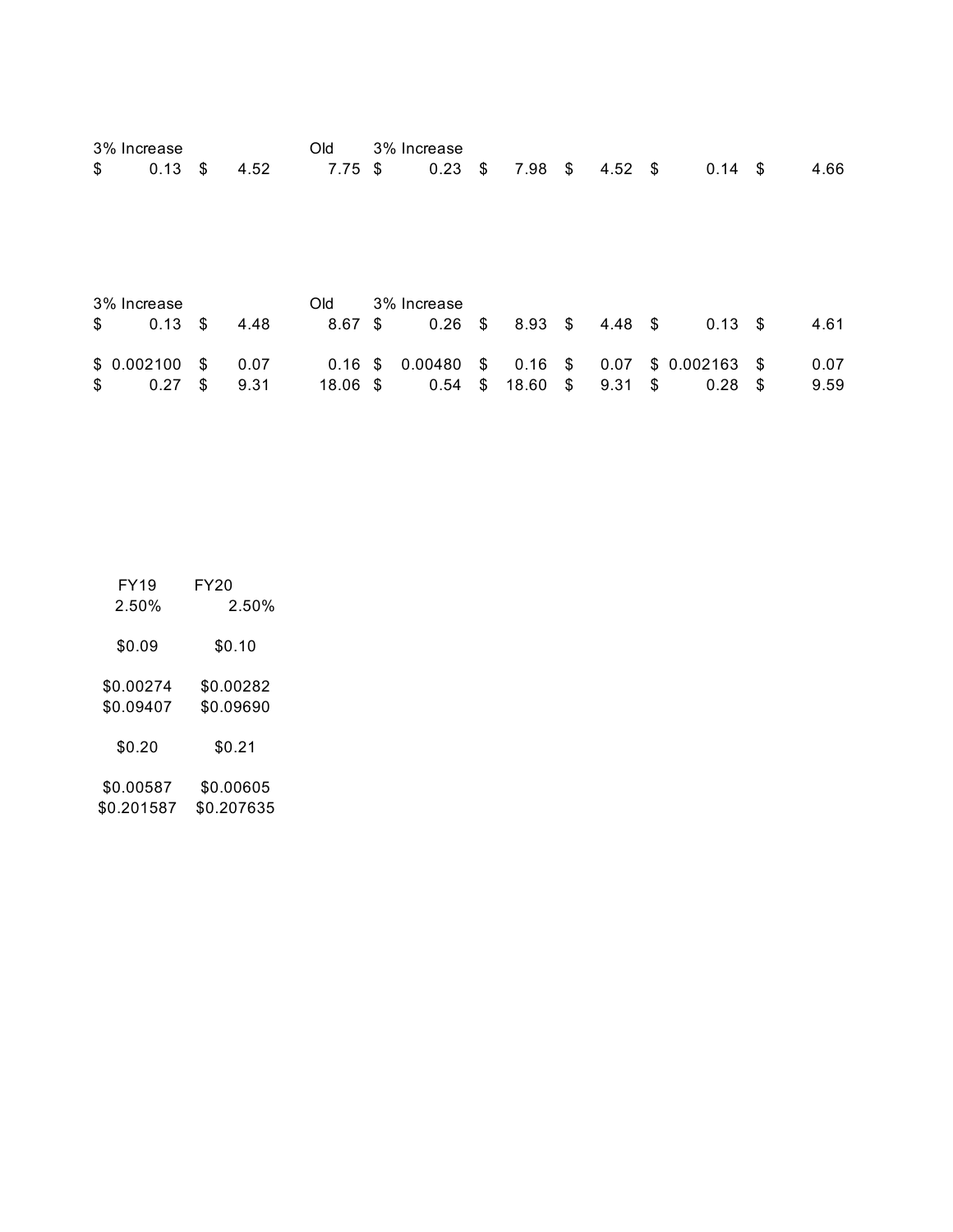| OLD.        | 3% increase |    | FY 13    | OLD             | 3% increase |    | FY 14  | <b>OLD</b>  | 3% increase |
|-------------|-------------|----|----------|-----------------|-------------|----|--------|-------------|-------------|
| \$<br>11.32 | \$<br>0.34  | \$ | 11.66    | \$<br>7.08      | \$<br>0.21  | \$ | 7.29   | \$<br>11.66 | \$<br>0.35  |
| \$<br>20.79 | \$<br>0.62  | \$ | 21.41    | \$<br>13.04     | \$<br>0.39  | \$ | 13.43  | \$<br>21.41 | \$<br>0.64  |
| \$28.31     | \$<br>0.85  | S  | 29.16    | \$<br>17.71     | \$<br>0.53  | S  | 18.24  | \$<br>29.16 | \$<br>0.86  |
| \$56.61     | \$<br>1.70  | \$ | 58.31    | \$<br>35.41     | \$<br>1.05  | \$ | 36.47  | \$<br>58.31 | \$<br>1.75  |
| \$147.18    | \$<br>4.42  | \$ | 151.60   | \$<br>92.04     | \$<br>2.76  | \$ | 94.80  | \$151.60    | \$<br>4.54  |
| \$271.72    | \$<br>8.15  |    | \$279.87 | \$<br>169.96    | \$<br>5.11  | \$ | 175.06 | \$279.87    | \$<br>8.42  |
| \$356.27    | \$<br>10.69 |    | \$366.96 | \$222.69        | \$<br>6.67  | \$ | 229.37 | \$366.96    | \$<br>11.00 |
|             |             |    |          |                 |             |    |        |             |             |
| \$<br>7.16  | \$<br>0.21  | \$ | 7.37     | \$<br>3.94      | \$<br>0.12  | \$ | 4.06   | \$<br>7.37  | \$<br>0.22  |
| \$<br>6.71  | \$<br>0.20  | \$ | 6.91     | \$<br>3.68      | \$<br>0.11  | \$ | 3.79   | \$<br>6.91  | \$<br>0.22  |
| \$<br>6.71  | \$<br>0.20  | \$ | 6.91     | \$<br>3.68      | \$<br>0.11  | \$ | 3.79   | \$<br>6.91  | \$<br>0.22  |
|             |             |    |          |                 |             |    |        |             |             |
| \$<br>8.68  | \$<br>0.26  | \$ | 8.94     | \$<br>$6.72$ \$ | 0.20        | \$ | 6.92   | \$<br>8.94  | \$<br>0.27  |
| \$<br>52.07 | \$<br>1.56  | \$ | 53.63    |                 |             |    |        | \$<br>53.63 | \$<br>1.61  |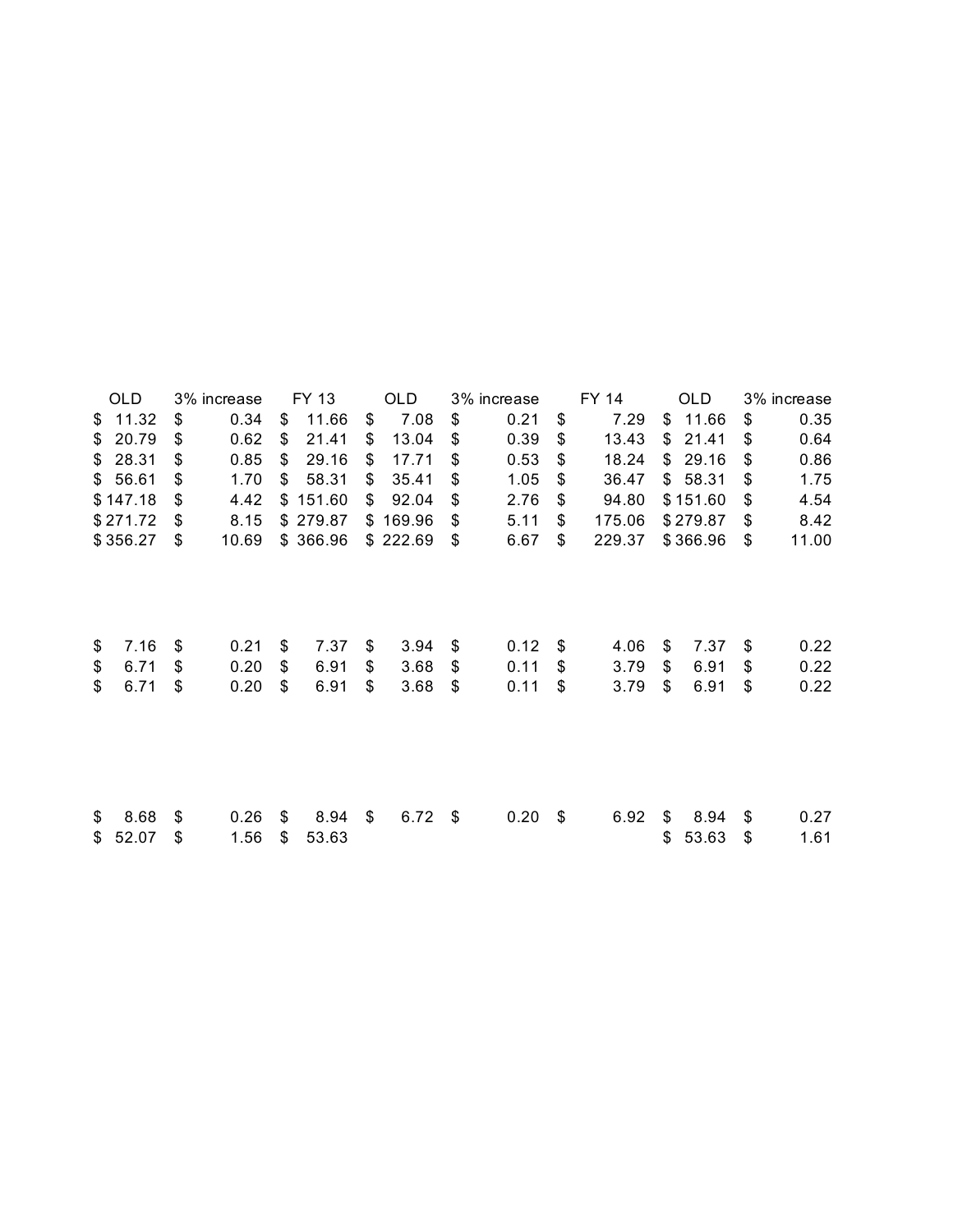| $$7.98$ \$  |  | $0.24$ \$ 8.22 \$ 4.66 \$ 0.14 \$                                          |  |           |  | 4.80 \$ 8.22 \$                                  | 0.25         |
|-------------|--|----------------------------------------------------------------------------|--|-----------|--|--------------------------------------------------|--------------|
|             |  | \$ 8.93 \$ 0.27 \$ 9.20 \$ 4.61 \$ 0.14 \$ 4.75 \$ 9.20 \$                 |  |           |  |                                                  | 0.29         |
| $$18.60$ \$ |  | \$ 0.16 \$ 0.00 \$ 0.16 \$ 0.07 \$ (0.01) \$<br>$0.56$ \$ 19.16 \$ 9.59 \$ |  | $0.29$ \$ |  | $0.07$ \$ 0.16 \$<br>$9.88 \quad $19.16 \quad $$ | 0.01<br>0.57 |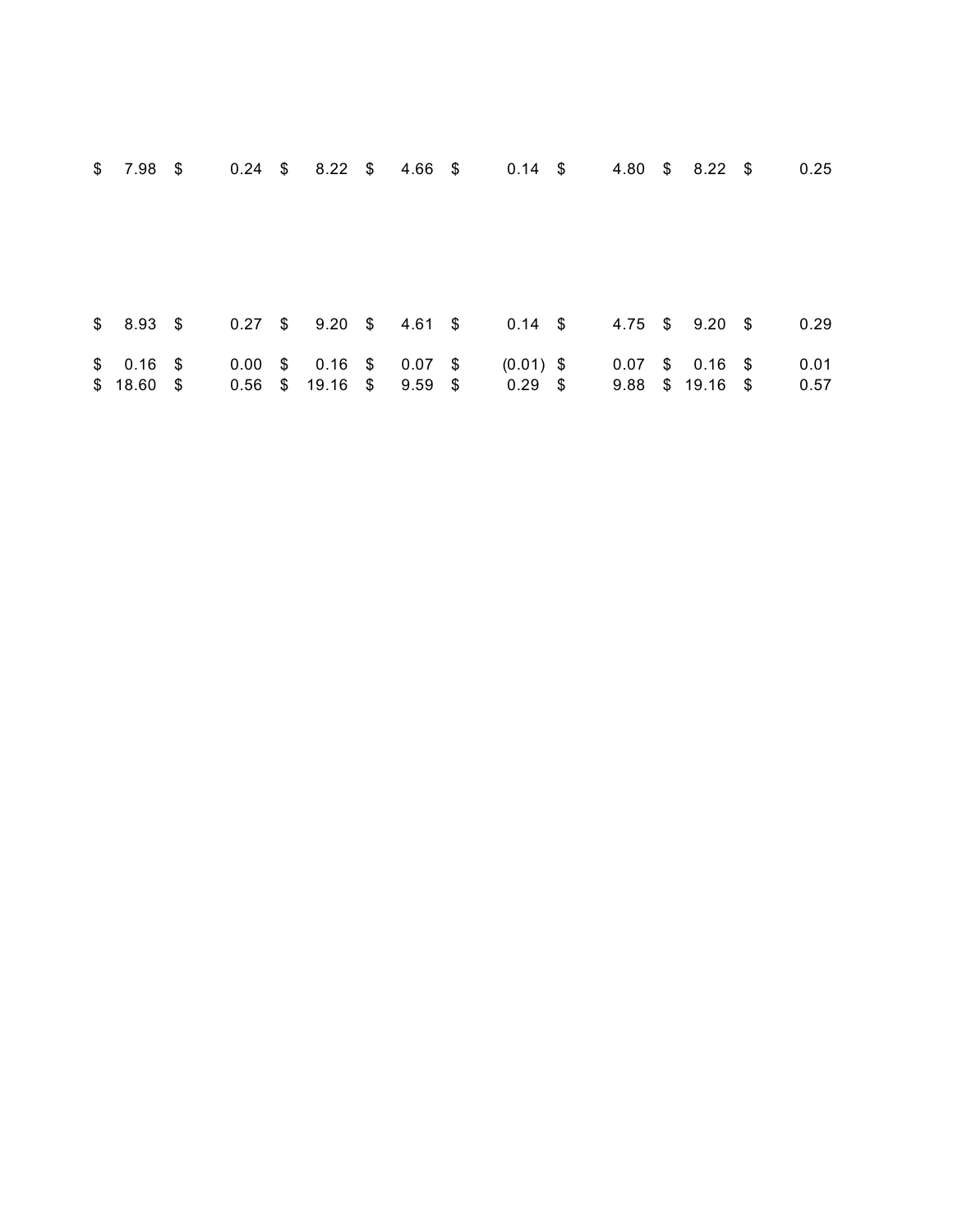|              |                                           |          |    | 2.50%       |             |    | 2.50%       |        | 2.50%        |
|--------------|-------------------------------------------|----------|----|-------------|-------------|----|-------------|--------|--------------|
| <b>FY 14</b> |                                           | fy16     |    | <b>FY17</b> |             |    | <b>FY17</b> |        | <b>FY 18</b> |
| \$<br>12.01  | \$                                        | 7.03     | \$ | 7.21        | \$<br>12.65 | \$ | 12.97       | 7.21   | 7.39         |
| \$<br>22.05  | \$                                        | 13.01    | \$ | 13.34       | \$<br>23.40 | \$ | 23.99       | 13.34  | 13.67        |
| \$<br>30.03  | \$                                        | 17.58    | \$ | 18.02       | \$<br>31.63 | \$ | 32.42       | 18.02  | 18.47        |
| \$<br>60.06  | \$                                        | 35.15    | \$ | 36.03       | \$<br>63.25 | \$ | 64.83       | 36.03  | 36.93        |
| \$156.15     | $\$\$                                     | 91.39    | \$ | 93.67       | \$164.45    |    | \$168.56    | 93.67  | 96.01        |
| \$288.27     | \$                                        | 168.72   |    | \$172.94    | \$303.60    |    | \$311.19    | 172.94 | 177.26       |
| \$377.97     |                                           | \$221.45 |    | \$226.99    | \$398.48    |    | \$408.44    | 226.99 | 232.66       |
|              |                                           |          |    |             |             |    |             |        |              |
| \$<br>7.59   |                                           |          |    |             |             |    |             | 4.02   | 4.12         |
| \$<br>7.12   | \$                                        | 3.92     | S  | 4.02        | \$<br>7.06  | \$ | 7.24        | 3.75   | 3.84         |
| \$<br>7.12   | $\, \, \raisebox{12pt}{$\scriptstyle \$}$ | 3.66     | \$ | 3.75        | \$<br>6.59  | \$ | 6.75        | 3.75   | 3.84         |
|              | \$                                        | 3.66     | \$ | 3.75        | \$<br>6.59  | \$ | 6.75        |        |              |
|              |                                           |          |    |             |             |    |             |        |              |
| \$<br>9.21   |                                           |          |    |             |             |    |             | 7.46   | 7.65         |
| \$<br>55.24  | \$                                        | 7.28     | S  | 7.46        | \$<br>12.38 | S. | 12.69       | 38.52  | 39.48        |
|              | \$                                        | 37.58    | \$ | 38.52       | \$<br>63.92 | \$ | 65.52       |        |              |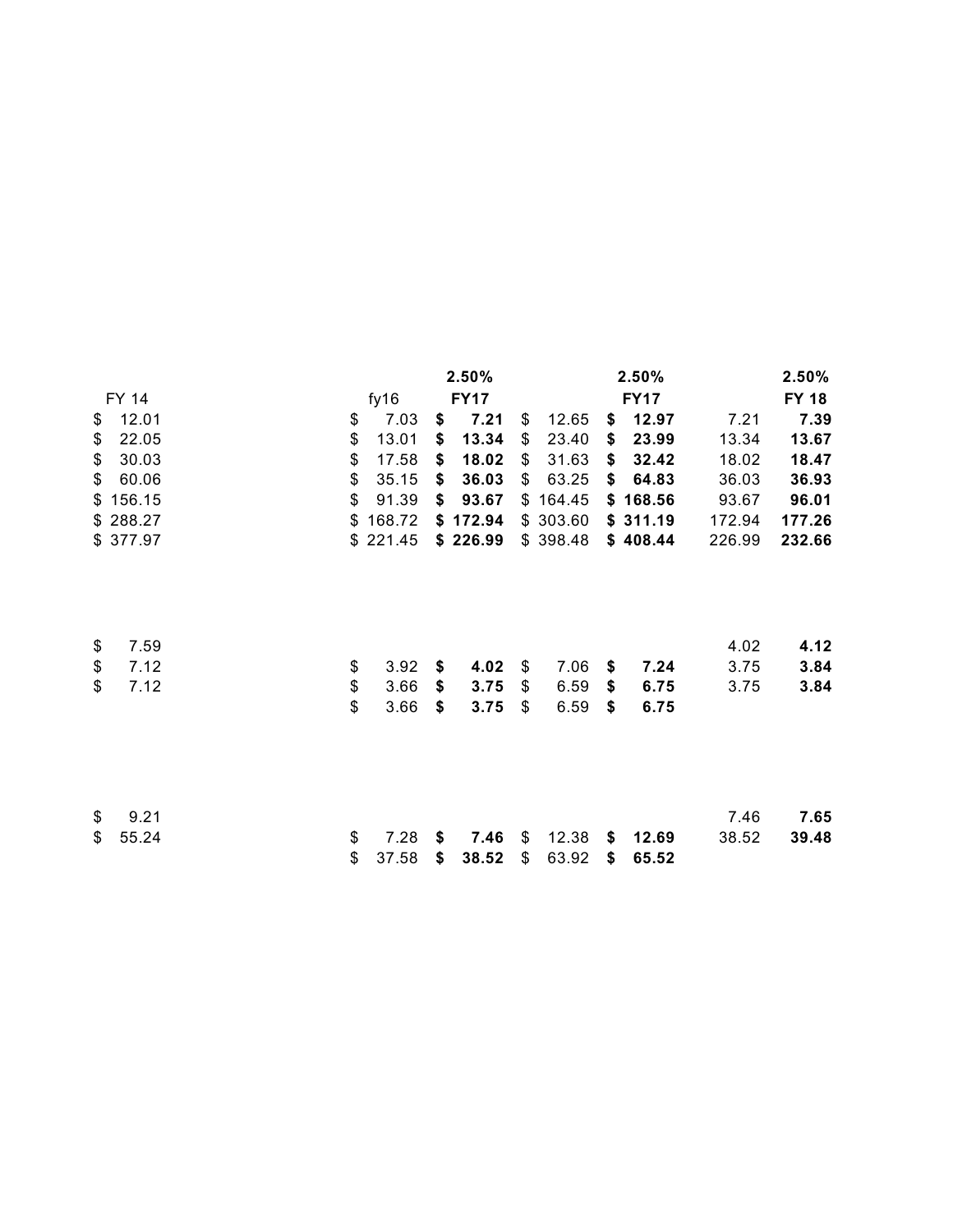| $\mathfrak s$ | 8.47    |               |  |                              |  |                  | 5.18  | 5.31  |
|---------------|---------|---------------|--|------------------------------|--|------------------|-------|-------|
|               |         | $\frac{1}{2}$ |  | 5.05 \$ 5.18 \$ 8.59 \$ 8.80 |  |                  |       |       |
|               |         |               |  |                              |  |                  |       |       |
|               |         |               |  |                              |  |                  |       |       |
|               |         |               |  |                              |  |                  |       |       |
|               |         |               |  |                              |  |                  |       |       |
|               |         |               |  |                              |  |                  | 4.87  |       |
|               |         |               |  |                              |  |                  |       | 4.99  |
|               | \$9.48  |               |  | $$4.75$ \$ 4.87              |  | $9.48$ \$ $9.72$ |       | ٠     |
|               |         |               |  |                              |  |                  | 0.07  | 0.07  |
| $\mathbb{S}$  | 0.16    | \$            |  | $0.07$ \$ 0.07               |  | $0.16$ \$ 0.16   | 10.13 | 10.38 |
|               | \$19.73 | \$            |  | 9.88 \$ 10.13 19.73 \$ 20.22 |  |                  |       |       |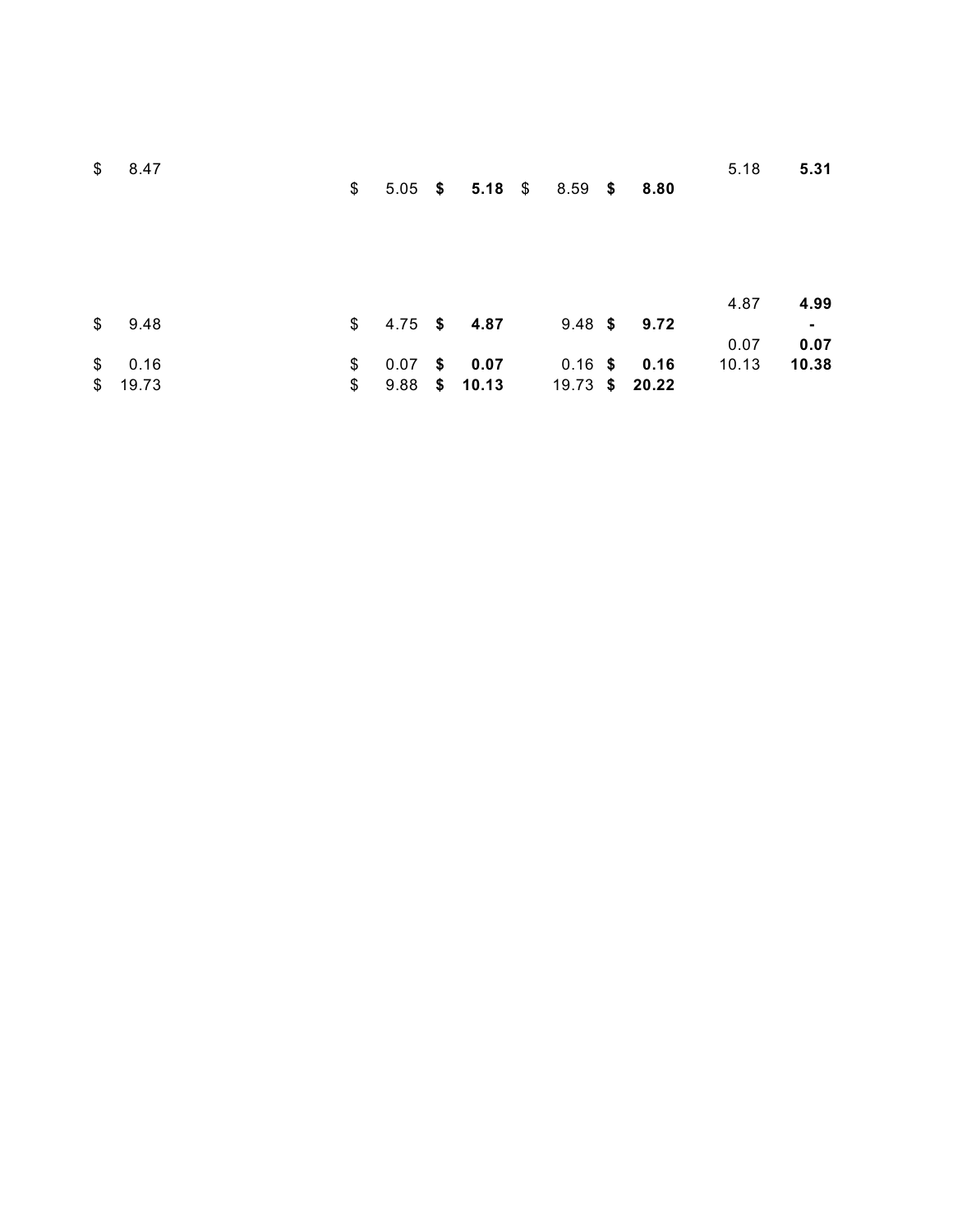|        | 2.50%<br><b>FY 18</b> |        | 2.50%<br><b>FY 19</b> |        | 2.50%<br><b>FY 19</b> |        |
|--------|-----------------------|--------|-----------------------|--------|-----------------------|--------|
| 12.97  | 13.29                 | 7.39   | 7.57                  | 13.29  | 13.62                 | 7.57   |
| 23.99  | 24.59                 | 13.67  | 14.01                 | 24.59  | 25.20                 | 14.01  |
| 32.42  | 33.23                 | 18.47  | <u>18.93</u>          | 33.23  | 34.06                 | 18.93  |
| 64.83  | 66.45                 | 36.93  | 37.85                 | 66.45  | 68.11                 | 37.85  |
| 168.56 | 172.77                | 96.01  | 98.41                 | 172.77 | 177.09                | 98.41  |
| 311.19 | 318.97                | 177.26 | <u>181.69</u>         | 318.97 | <b>326.94</b>         | 181.69 |
| 408.44 | 418.65                | 232.66 | 238.48                | 418.65 | 429.12                | 238.48 |
| 7.24   | 7.42                  | 4.12   | 4.22                  | 7.42   | 7.61                  | 4.22   |
| 6.75   | 6.92                  | 3.84   | 3.94                  | 6.92   | 7.09                  | 3.94   |
| 6.75   | 6.92                  | 3.84   | 3.94                  | 6.92   | 7.09                  | 3.94   |
|        |                       |        |                       |        |                       |        |
| 12.69  | 13.01                 | 7.65   | 7.84                  | 13.01  | <b>13.34</b>          | 7.84   |
| 65.52  | 67.16                 | 39.48  | 40.47                 | 67.16  | 68.84                 | 40.47  |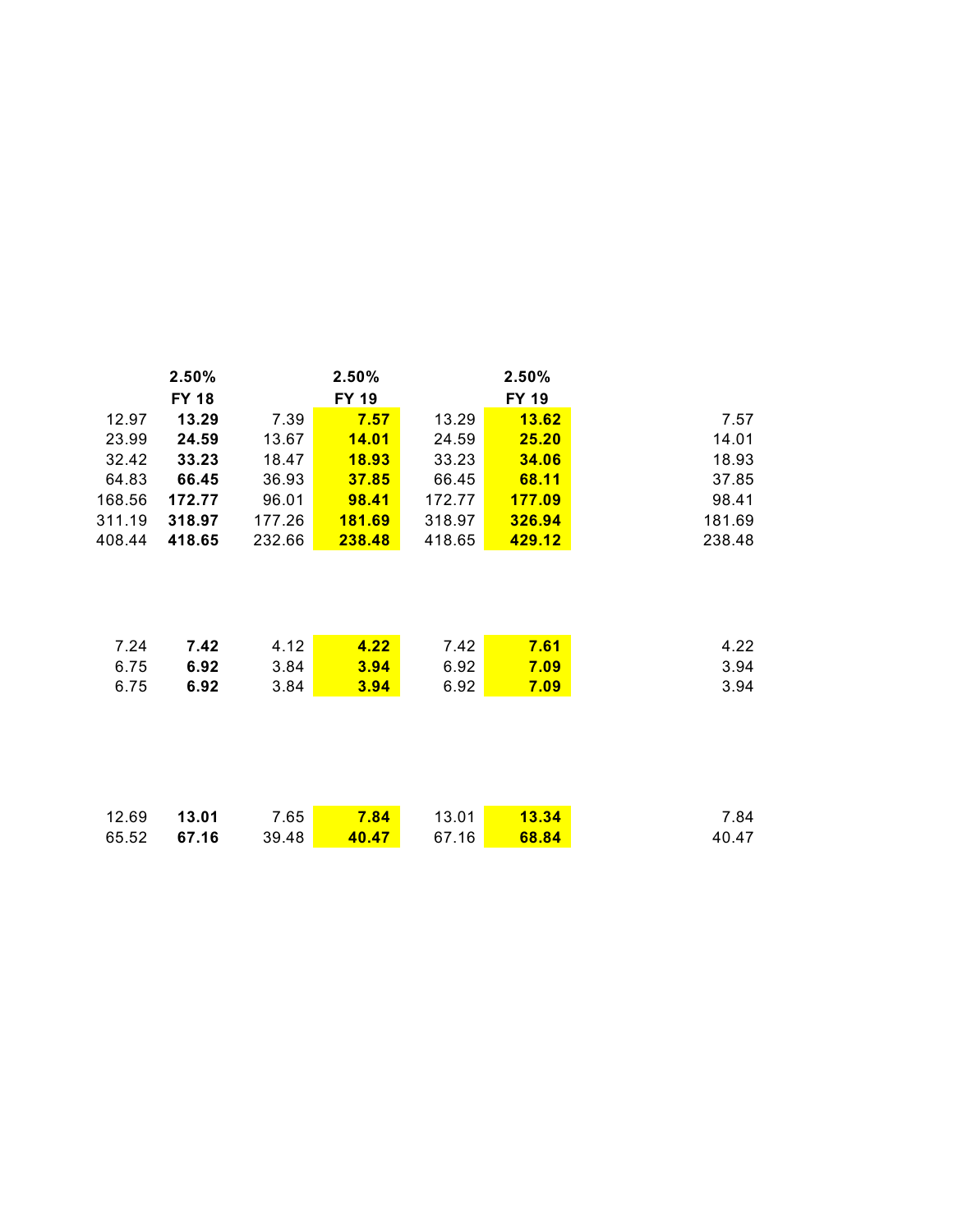| 8.80  | 9.02  | 5.31                     | 5.44           | 9.02  | 9.25           | 5.44                     |
|-------|-------|--------------------------|----------------|-------|----------------|--------------------------|
|       |       |                          |                |       |                |                          |
|       |       |                          |                |       |                |                          |
|       |       |                          |                |       |                |                          |
|       |       |                          |                |       |                |                          |
|       |       |                          |                |       |                |                          |
| 9.72  | 9.96  | 4.99                     |                |       |                |                          |
|       | ۰     | $\overline{\phantom{a}}$ | 5.11           | 9.96  | 10.21          | 5.11                     |
| 0.16  | 0.16  | 0.07                     | $\blacksquare$ |       | $\blacksquare$ | $\overline{\phantom{a}}$ |
|       |       |                          |                |       |                |                          |
| 20.22 | 20.73 | 10.38                    | 0.07           | 0.16  | 0.16           | 0.07                     |
|       |       |                          | <b>10.64</b>   | 20.73 | 21.25          | 10.64                    |
|       |       |                          |                |       |                |                          |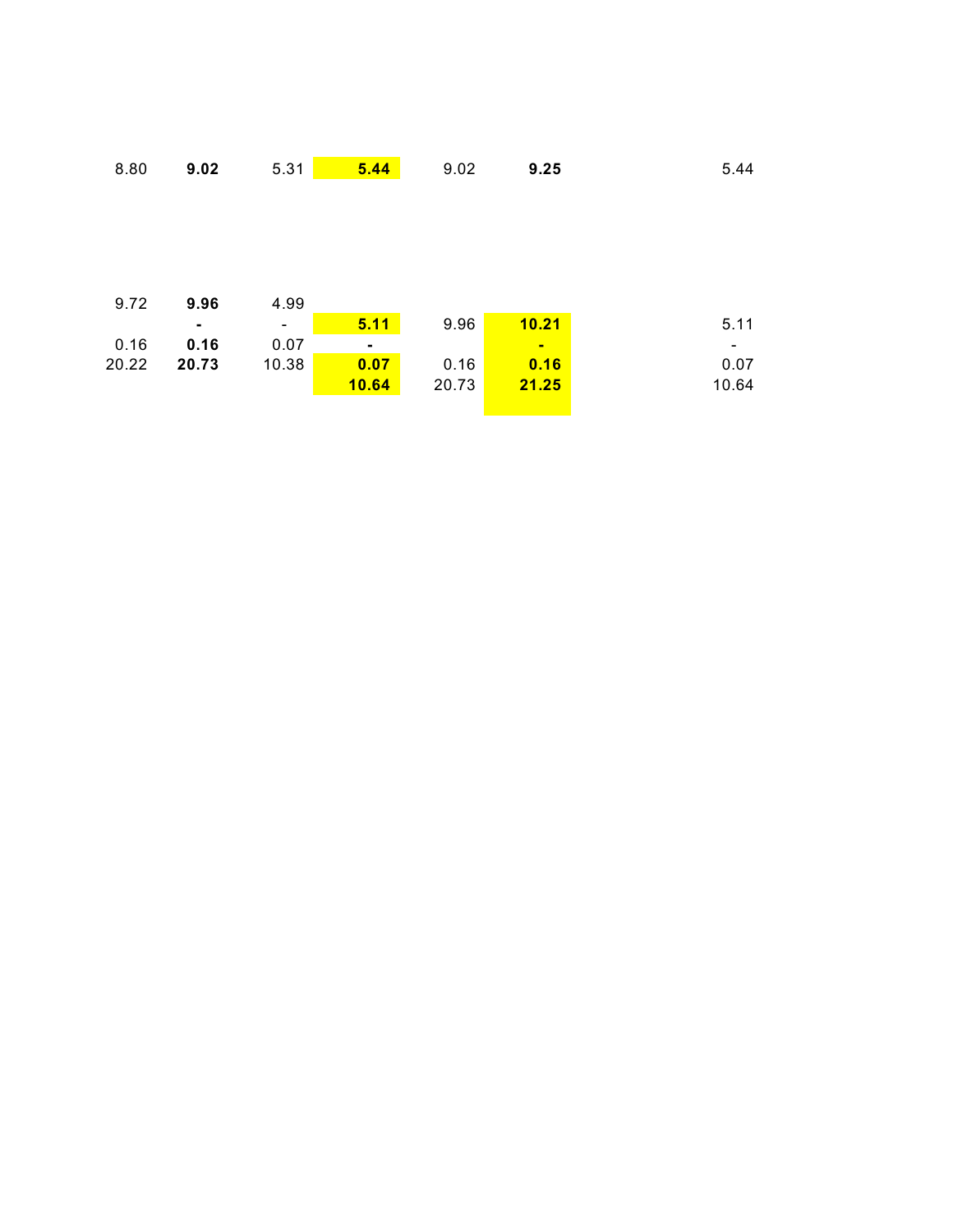| 2.50%<br><b>FY 20</b> |        | 2.50%<br><b>FY 20</b> |
|-----------------------|--------|-----------------------|
| 7.76                  | 13.62  | 13.96                 |
| 14.36                 | 25.20  | 25.83                 |
| 19.40                 | 34.06  | 34.91                 |
| 38.80                 | 68.11  | 69.81                 |
| 100.87                | 177.09 | 181.52                |
| 186.23                | 326.94 | 335.11                |
| 244.44                | 429.12 | 439.85                |
|                       |        |                       |

| 4.33 | 7.61 | 7.80 |
|------|------|------|
| 4.04 | 7.09 | 7.27 |
| 4.04 | 7.09 | 7.27 |

| 8.04  | 13.34 | 13.67 |
|-------|-------|-------|
| 41.48 | 68.84 | 70.56 |

| 68.84 | 70.56 |
|-------|-------|
| 51.63 | 52.92 |
| 68.84 | 70.56 |
| 31.88 | 32.68 |